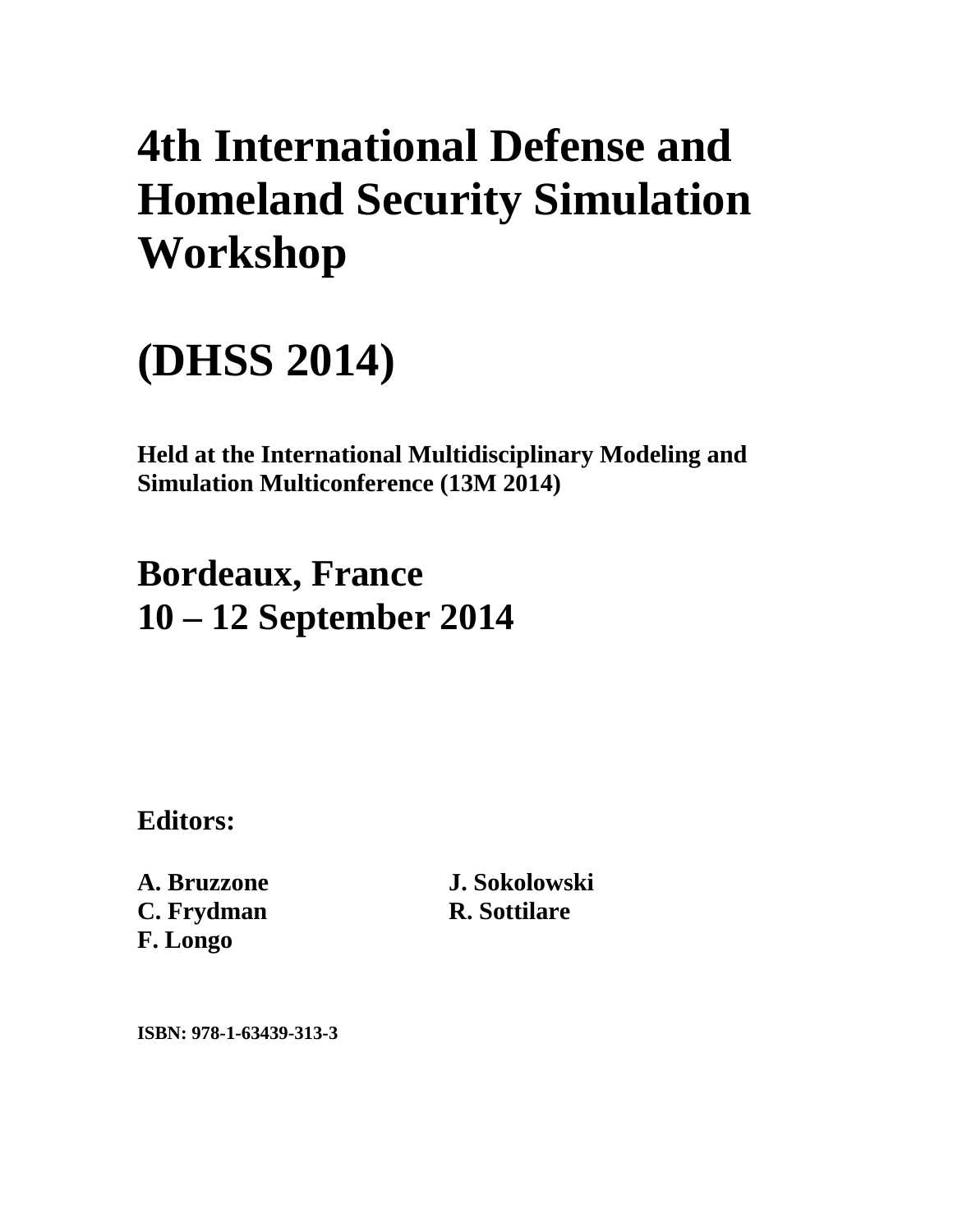**Printed from e-media with permission by:** 

Curran Associates, Inc. 57 Morehouse Lane Red Hook, NY 12571



**Some format issues inherent in the e-media version may also appear in this print version.** 

Copyright© (2014) by CAL-TEK S.r.l. All rights reserved.

Printed by Curran Associates, Inc. (2014)

For permission requests, please contact CAL-TEK S.r.l. at the address below.

CAL-TEK S.r.l. Via Spagna 240-242 87036 Rende (CS) Italy

Phone: +39 333 7042 612 Fax: +39 0984 937849

info@cal-tek.eu

#### **Additional copies of this publication are available from:**

Curran Associates, Inc. 57 Morehouse Lane Red Hook, NY 12571 USA Phone: 845-758-0400 Fax: 845-758-2634 Email: curran@proceedings.com Web: www.proceedings.com